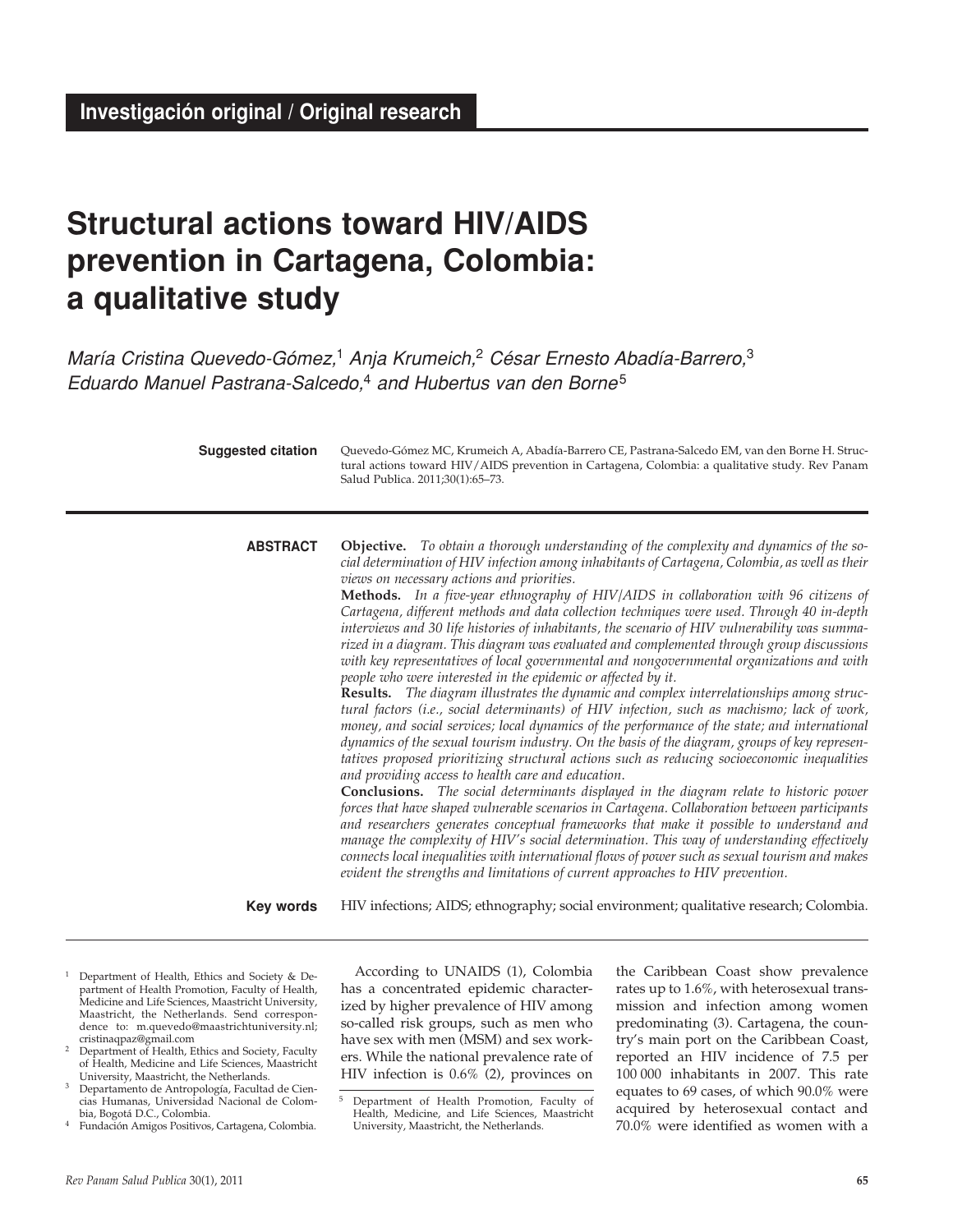stable partner (4). Studies across Colombia illustrate that HIV infection is related to social inequalities; most people with HIV live in poverty and have minimal access to health care, education, and secure jobs (5, 6). This picture converges with worldwide studies on HIV/AIDS that also describe how structural factors shape people's vulnerability to HIV infection (7–9). In agreement with what Latin American Social Medicine calls social determination of illness  $(10, 11)$ , this study conceives structural factors as dynamic social and historic processes in which power relations, systems of economic capital accumulation, political organization, and cultural processes have led to social inequalities. In this article, structural actions refer to actions that aim to transform these structural factors.

Worrisomely, local (Cartagena) and national (Colombia) HIV prevention programs emphasize changing individual behavior in vulnerable/high-risk groups (12). A recent study focusing on five Colombian cities showed that centering HIV prevention on risk groups increases the stigmatization of people with HIV and leads to social rejection and limited access to material and immaterial goods (i.e., health care, therapy, and work opportunities) (6). In addition, such preventive approaches enhance women's vulnerability to HIV infection by diminishing risk awareness among women with stable partners (6). A study in Cartagena (13) explained the lack of compliance with HIV prevention campaigns as a result of divergences between public health risk concepts and local risk perceptions, the latter entangled with family composition and gender roles. These unfavorable consequences could have been avoided by focusing on the complexity of the social determination of illness by including people's perceptions of the situation in the problem analysis (14, 15). The objective of the study was to obtain a thorough understanding of the complexity and dynamics of the social determination of HIV infection among inhabitants of Cartagena, Colombia, as well as their views on necessary actions and priorities.

## **MATERIAL AND METHODS**

The study was based on ethnographic research and inspired by methodologic approaches from two participatory action research approaches (16), in which through active involvement of local communities, local and scientific understanding is integrated: collaborative ethnography (17) and Latin American Social Medicine (18). The study has three phases: preliminary study, collective analysis, and participants' proposal for action (see Table 1).

## **Phase I**

Through purposeful sampling (19), eight participants from government sources and the general population were selected to provide information on major health issues. Semistructured interviews revealed that HIV/AIDS was a major health concern.

# **Phase II**

Five key persons were selected through purposeful sampling: a housewife living with HIV (LWH), a male leader of a community-based organization working for people LWH, a male and a female community leader, and an officer of the HIVprevention program*.* They selected and invited more inhabitants. The initial sample consisted of a majority of general population representatives and a minority of representatives from governmental organizations and nongovernmental organizations (NGOs). The researchers added to the sample 6 sex workers, 7 MSM, and 20 heterosexual men and women LWH.

The final sample size was determined by the point of saturation (20)—that is, when additional interviews and life histories did not yield new topics or experiences—and consisted of 35 women and 35 men between 15 and 60 years of age from diverse socioeconomic strata, social classes, ethnic groups, and sexual orientations; 30 people LWH and 40 who had not been HIV-tested or tested negative. The latter were invited for an openended interview consisting of one major question: "Please tell me everything you know about AIDS."

Participants LWH were asked about their life histories. Their personal experiences complemented data collected through interviews. On participants' initiative, in both interviews and life histories, the data collection process included drawing a diagram that included major social determinants of HIV infection and their interconnectedness.

The first and fourth authors conducted participant observations. Ethnographic data were coded by the first author, combining the factors raised by participants with findings from critical anthropology, sociology, and political economy. This analysis, which resulted in a preliminary diagram of social determinants of HIV infection, was triangulated (21, 22) with a group of anthropologists (transcriptionists) and with the fourth author (local coinvestigator). No major differences were found in the data collected regarding the main social determinants of HIV infection among participants living with HIV and other participants. However, participants living with HIV reported experiencing social rejection and barriers to access material goods and services that other participants did not mention.

In the second fieldwork, key representatives of local governmental organizations and NGOs as well as inhabitants who were interested in HIV/AIDS or affected by it were asked for critical feedback on the preliminary diagram. Initially, eight people who had participated in the first fieldwork were consulted on how to proceed for evaluation of the preliminary diagram: a housewife with a primary education LWH, a female sex worker, a leader of an organization involved in women's rights, a MSM, an employee of a private foundation concerned with sexual health, a man involved in sexual tourism networks, an officer of the local HIV-prevention program, and an officer of the social welfare department.

They proposed presenting the preliminary diagram to other inhabitants through group discussions. Then, through purposeful sampling they contacted 18 additional participants and organized 6 heterogeneous groups consisting of 6 people each with representatives from local government, community-based organizations (CBOs), local and national foundations and NGOs, heterosexual men, heterosexual women, and MSM, because all these groups of inhabitants had relevant information to contribute to the preliminary diagram of HIV infection. The 36 individuals included men and women between the ages of 15 and 60 from diverse

<sup>6</sup> Latin American Social Medicine strives to achieve a collective production of knowledge, acknowledging communities as equal partners and merging community and science perspectives to produce new knowledge.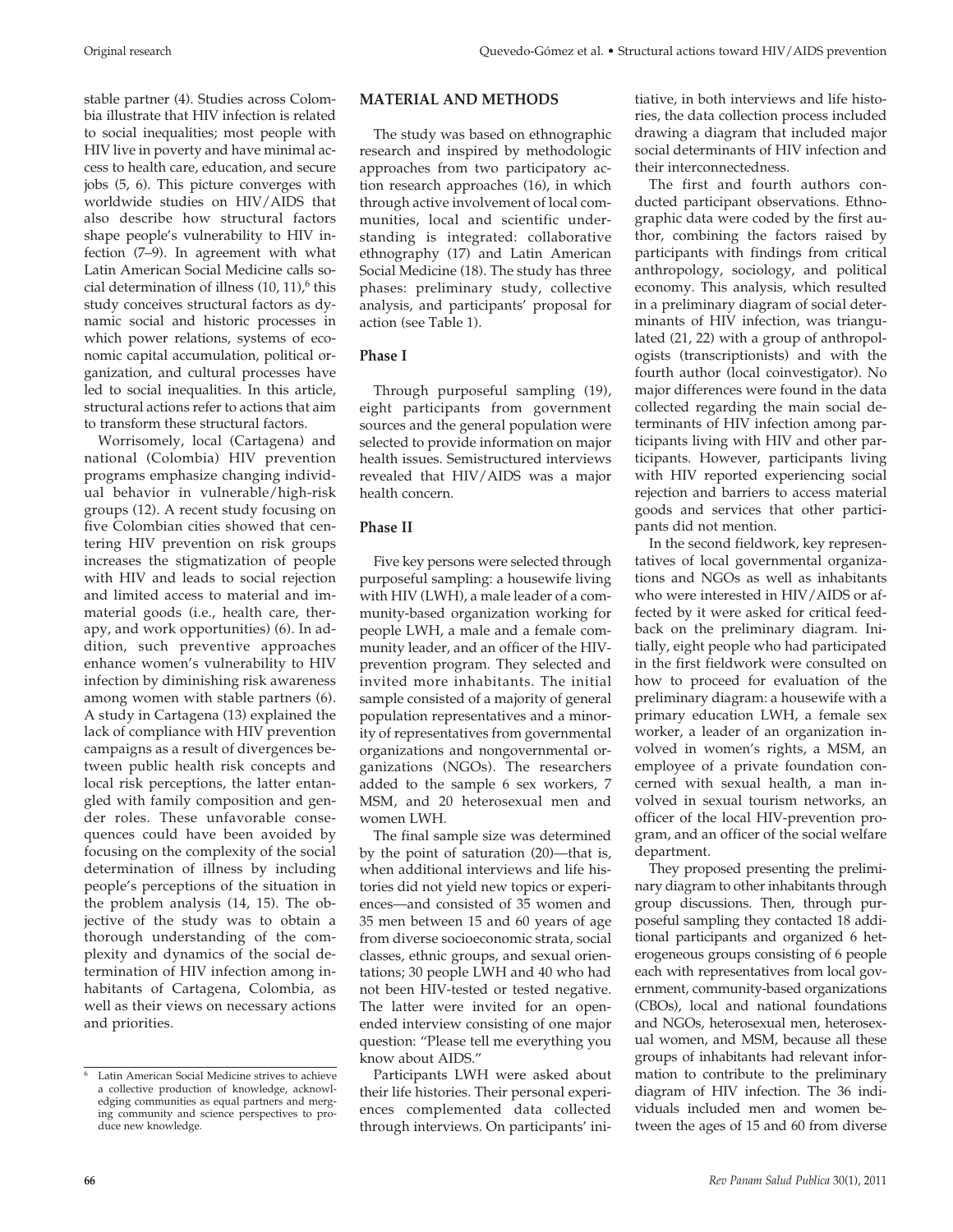## **TABLE 1. Methodology followed in this collaborative ethnographic study of HIV/AIDS in Cartagena, Colombia, 2004–2009**

| Time line                                                                                               | <b>Steps</b>                                                                                          | Actors                                                                                                                                                                                                                                                                                                 | Data collection and<br>analysis techniques                                                                                                                                                                                   | Results                                                                                                                          |
|---------------------------------------------------------------------------------------------------------|-------------------------------------------------------------------------------------------------------|--------------------------------------------------------------------------------------------------------------------------------------------------------------------------------------------------------------------------------------------------------------------------------------------------------|------------------------------------------------------------------------------------------------------------------------------------------------------------------------------------------------------------------------------|----------------------------------------------------------------------------------------------------------------------------------|
| Phase I: Preliminary study<br>3-week period in 2004                                                     | 1. Identification of major<br>issues                                                                  | • 3 health officers<br>• 5 inhabitants from different<br>areas of the city at diverse<br>socioeconomic levels<br>• First author                                                                                                                                                                        | • 8 preliminary semistructured<br>interviews                                                                                                                                                                                 | HIV/AIDS as significant health<br>problem in Cartagena                                                                           |
| Phase II: Collective analysis <sup>a</sup><br>1st fieldwork:<br>7-month period between<br>2006 and 2007 | 2. Participants' problem<br>definition and analysis                                                   | • 70 inhabitants<br>• First author                                                                                                                                                                                                                                                                     | • 40 open-ended interviews<br>• 30 life histories of people<br>living with HIV<br>• Participant observations on<br>social interaction between<br>men and women in public<br>places                                           | Participants' critical self-<br>reflection process displayed in<br>diagrams illustrating social<br>determinants of HIV infection |
| 2006-2008                                                                                               | 3. Researchers' analysis                                                                              | • Local coinvestigator <sup>b</sup>                                                                                                                                                                                                                                                                    | • Summarizing and precoding<br>participants' diagrams                                                                                                                                                                        | Data collected, summary of<br>diagrams, and initial coding                                                                       |
|                                                                                                         |                                                                                                       | • Transcriptionists (5<br>anthropologists)<br>• Local coinvestigator<br>• First author                                                                                                                                                                                                                 | • Transcription of ethnographic<br>data<br>• Independent coding and<br>researchers' triangulation                                                                                                                            | Initial analysis and recoding                                                                                                    |
|                                                                                                         |                                                                                                       | • First author                                                                                                                                                                                                                                                                                         | • Extension of participants'<br>diagrams through deep<br>exploration of risk<br>perception, preventive<br>strategies, sexual practices,<br>and roots of each social<br>determinant of HIV pointed<br>out by each participant | <b>Extended diagrams</b>                                                                                                         |
|                                                                                                         |                                                                                                       | • First author                                                                                                                                                                                                                                                                                         | • Extended diagrams worked<br>into an overarching diagram                                                                                                                                                                    | Preliminary diagram of HIV<br>infection in Cartagena                                                                             |
| 2nd fieldwork:<br>3-month period in 2009                                                                | 4. Consensus on social<br>determinants of HIV<br>infection in Cartagena<br>(local scientific diagram) | • Initial discussions with 8 key<br>previous participants<br>• Local coinvestigator<br>• 6 groups: local government,<br>community-based<br>organizations, local-national<br>foundations and<br>nongovernmental<br>organizations, heterosexual<br>men, heterosexual women,<br>men who have sex with men | • Critical evaluation of<br>preliminary diagram of HIV<br>infection by participants in<br>group discussions                                                                                                                  | Consensus on local scientific<br>diagram in each group                                                                           |
|                                                                                                         |                                                                                                       | • Local coinvestigator<br>• First author                                                                                                                                                                                                                                                               | • Both actors summarized the<br>diagrams resulting from<br>consensus of each group in<br>the overarching concepts of<br>the local scientific diagram                                                                         | Summary of consensus in one<br>local scientific diagram                                                                          |
| Phase III: Participants'<br>proposal for action                                                         | 5. Participants' definition of<br>priorities within the local<br>scientific diagram                   | • Groups<br>• Local coinvestigator                                                                                                                                                                                                                                                                     | • Severity of threats of social<br>determinants of HIV infection<br>was established by using<br>nominal group technique                                                                                                      | Structural determinants as<br>priority                                                                                           |
|                                                                                                         | 6. Participants' proposals for<br>preventive actions based on                                         | • Groups<br>• Local coinvestigator                                                                                                                                                                                                                                                                     | • Group discussions about<br>possible actions                                                                                                                                                                                | List of actions to address each<br>determinant                                                                                   |
|                                                                                                         | the local scientific diagram                                                                          | • Local coinvestigator<br>• First author                                                                                                                                                                                                                                                               | Data obtained in group<br>discussions were<br>summarized into the<br>participants' proposal for HIV<br>prevention by both actors                                                                                             | Summary of participants'<br>proposals for HIV prevention                                                                         |
| Future actions to be<br>accomplished in later<br>stages                                                 | 7 and 8. Implementation and<br>evaluation of participants'<br>proposals                               | • Local community<br>• Local coinvestigator<br>• First author                                                                                                                                                                                                                                          | Dialogue in implementation<br>of actions                                                                                                                                                                                     |                                                                                                                                  |

a Characterized by ongoing dialogue to integrate participants' analysis of HIV/AIDS and researchers' interpretation of ethnographic data in the local scientific diagram.

b Local coinvestigator is a key participant, an activist who was trained in qualitative research through the entire process and was appointed as research assistant in the second fieldwork. In both fieldworks, data collected through participant observations contributed to the structure of the preliminary diagrams and the researchers' analysis.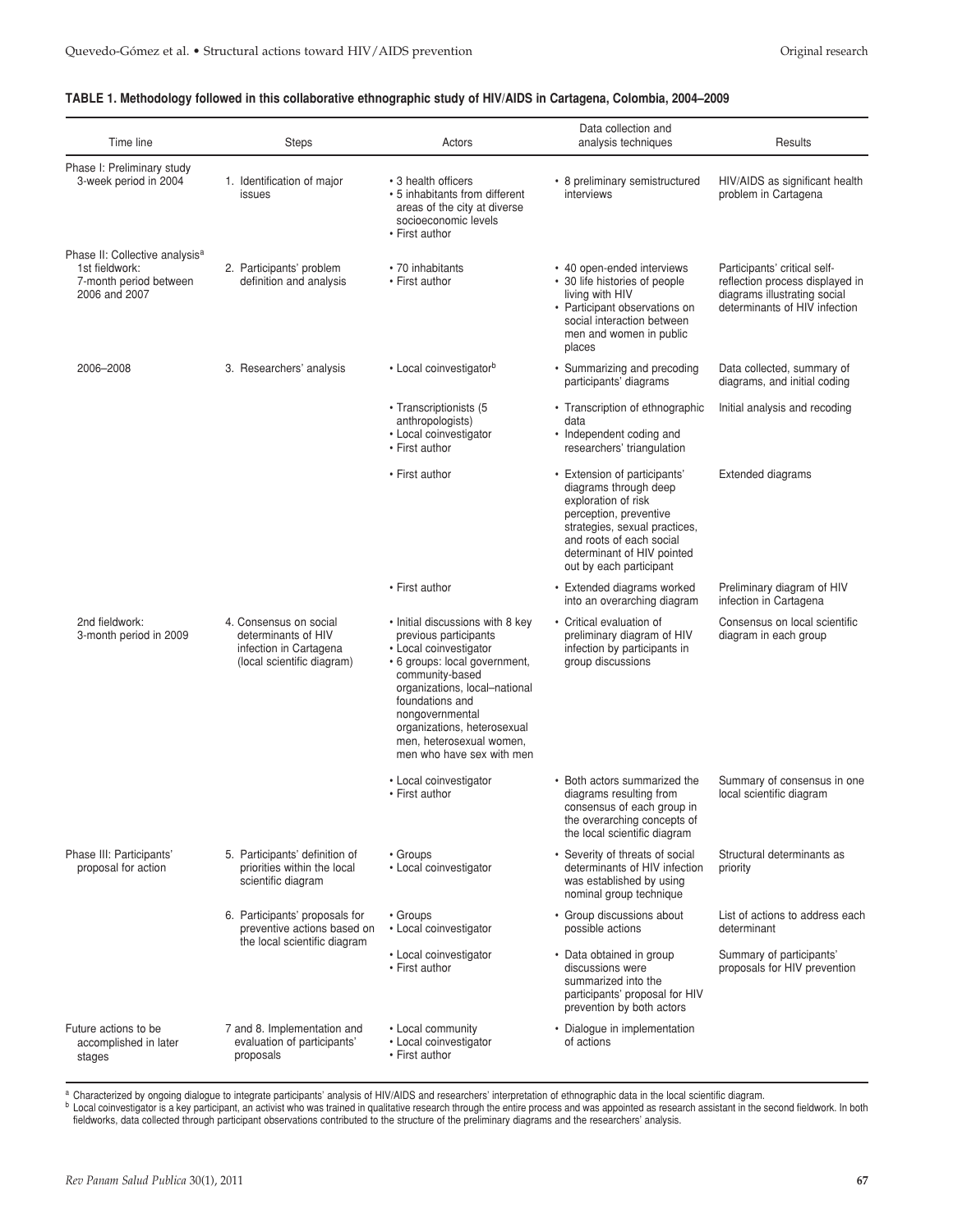socioeconomic strata, ethnic groups, and sexual orientations.

A leader in each group coordinated discussions and summarized participants' views until they reached a consensus on each item in the diagram. The goal of these discussions was to integrate the participants' and researchers' analyses and create an overarching local scientific diagram.

## **Phase III**

Participants were asked whether, on the basis of the local scientific diagram, they considered it necessary to define priorities and specify actions. The lists of actions proposed were grouped separately by the first and fourth authors and later triangulated into the overarching diagram presented in this paper as the participants' proposal for HIV prevention in Cartagena.

This research followed the ethical norms of the Colombian Ministry of Health and was approved by Universidad de los Andes ethics committee. All participants gave informed consent.

## **RESULTS**

## **Local scientific diagram of social determinants of HIV infection in Cartagena**

Participants' language is preserved and presented here in quotation marks. The local scientific diagram portrays six social determinants for the presence of HIV infection and AIDS in Cartagena: "machismo," "occasional sex," "homosexuality and bisexuality," "prostitution," "sexual tourism," and "lack of work, money, and social services" (see Figure 1).

**Machismo.** Study participants referred to a popular saying: "Men have the right to have seven women and a half-man." Men are raised to seduce women and to be economic providers and protectors of women, while women are supposed to "stay at home" and be faithful. Women who violate the norm of virginity until marriage and monogamy are labeled as "women from the street" or "prostitutes." Men also may have occasional sex with men, but when they allow penetration by other men they lose their reputation as "machos" and become "homosexuals." "Prostitutes" and "homosexuals" transgress machismo norms and, according to participants, that is why they are identified as "AIDS carriers."

Although the infectious agent is HIV, HIV was not evident in peoples' discourse about a physical affliction because it did not produce visible symptoms; therefore, participants' notion of "AIDS carriers" was based on the term AIDS, which is included in their everyday language as "the name of the disease."

Participants did not reject the distinction between women, or the notion of "AIDS carriers," but they warned against the preventive trajectories that derive from it. First, men try to avoid infection by refraining from sex with "women from the street." They believe they can distinguish these women by the way they dress and behave from "women from the house" with whom "it is safe to have unprotected sex." Second, men try to avoid being penetrated to avoid becoming a "homosexual." Consequently, men who penetrate other men feel safe

## **FIGURE 1. Social determinants of HIV infection, Cartagena, Colombia (local scientific diagram), 2004–2009**

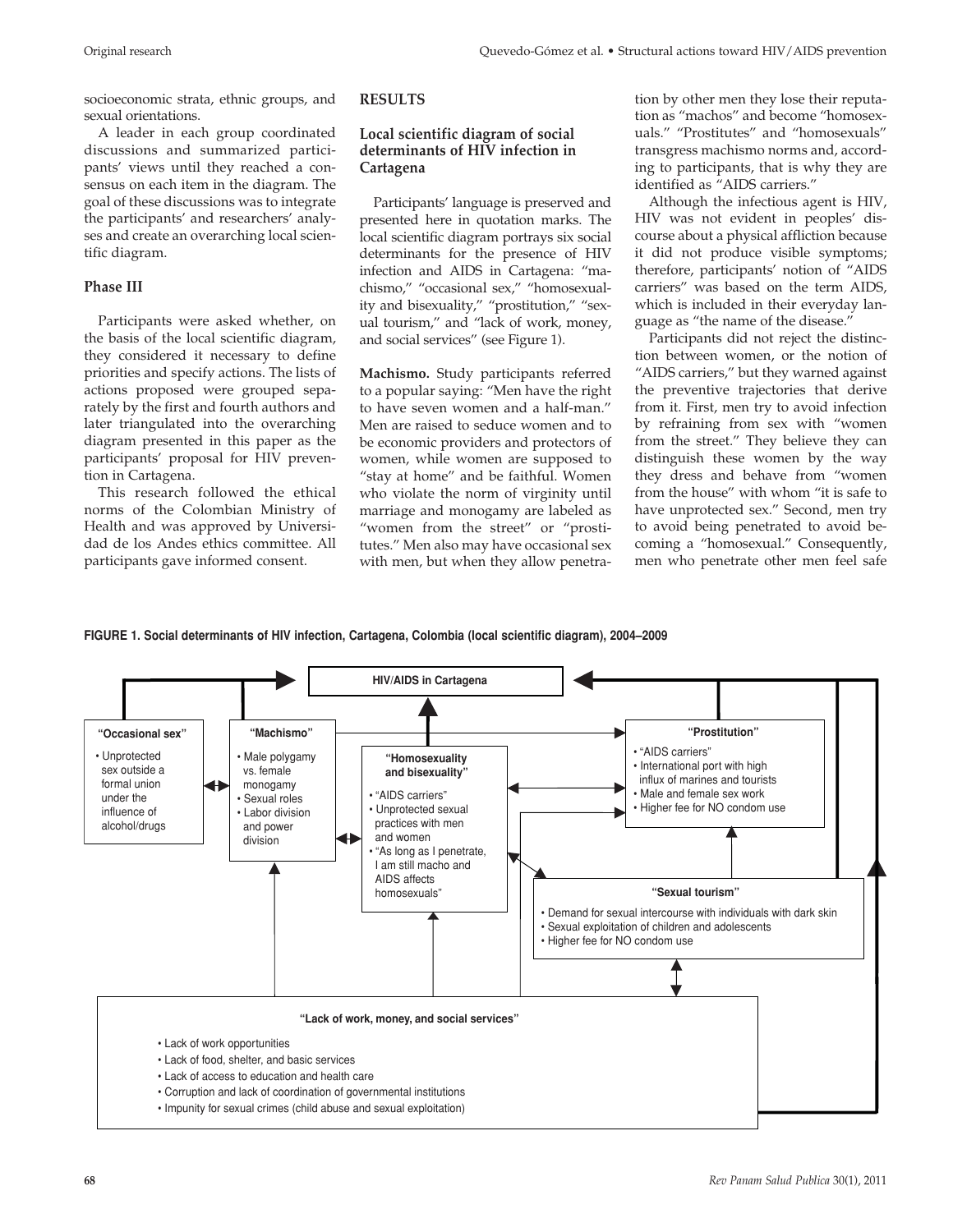and do not use condoms when practicing anal and oral sex. Third, people in Cartagena think they can distinguish between "healthy or sick" people by their bodily appearance. As these trajectories lead to people not using condoms, participants in all discussion groups warned that they contribute to the spread of AIDS.

"Machismo" was related to HIV infection because the pressure on having multiple partners interfered with men's role as protectors of their women and family. Male participants illustrated that the norm of "having many women" resulted in a greater chance of acquiring HIV, which they would "pass on to their woman at home." Male and female participants pointed out that a man has the power to decide about women's private (sexual) and public (studying and working) activities. This power hinders educational and work opportunities for women, increasing their economic dependence on men. Female participants argued that economic dependence and unequal power relations reduce women's possibilities for healthrelated self-protection and increase sexual violence.

**Occasional sex.** "Occasional sex" under the influence of alcohol or drugs was assumed to take place outside a formal union with a "woman from the street," who by transgressing the norms has become an "AIDS carrier." Consequently, it was associated with HIV infection.

**Homosexuality and bisexuality.** "Homosexuality and bisexuality" were related to HIV infection due to the above-described association between "homosexuality" and "AIDS carriers." The high rates of HIV infection among women with stable partners in the city were associated with "bisexuality" because "homosexual men frequently marry a woman and have unprotected sex with her to maintain the social image of macho." Male participants who have sex with men and women reported no condom use with female partners. Male participants indicated that, in spite of the stigmatization of homosexuality, "as long as men penetrate, they could have sex with men." Participants pointed out that homosexual practices in the city are increasing due to augmented demands of "sexual tourism" and as a consequence of the lack of job opportunities for young men.

**Prostitution.** Although "women from the street" were depicted as "prostitutes" as a

moral sanction, "prostitution" as work was described separately. "Prostitution" was related to HIV infection given the association with "AIDS carriers" and was described as a long-standing phenomenon in the city connected to national and international tourism driven by the maritime port, lack of opportunities, and machismo.

**Sexual tourism.** "Sexual tourism" was related to HIV because of the flow of national and international tourists who demand sexual intercourse with "darkskinned" individuals, given their stereotype as better sexual performers. This stereotype merged with social discrimination against inhabitants with "dark skin," who often lack social and work opportunities. Consequently, "sexual tourism" emerged as a means for survival in the city. All participants blamed large international networks of sexual commerce for promoting "sexual tourism" and reinforcing Cartagena's image as "the city of pleasure." This image and economic dependence on tourism led to the availability of a variety of "sexual offers," including child sexual exploitation. Participants described several ways of getting involved in commercial sex networks: direct individual exchange of sex for goods or money, establishing communication channels between demander and provider, and "selling their daughters' or grandchildren's sexual services to tourists." The exchange of material goods (phones, clothes, shoes) for sex between tourists and minors was described as common. All participants considered that individuals who exchange sex for goods and money run the risk of acquiring HIV, especially as higher fees are paid when condoms are not used.

**Lack of work, money, and social services.** As proof of the "absence of the state," study participants referred to the many deprived neighborhoods in Cartagena. They considered that due to the state's "absence" a large proportion of the population lack identity cards and do not have access to social services, health care, and education. This lack of access directly increases people's risk of HIV/AIDS, as it decreases opportunities for early diagnosis and treatment and leads to limited knowledge, skills, and ability to practice safe sex. Moreover, those who have access are often exposed to Catholic discourses about sexuality that reinforce traditional gender roles

and inhibit open dialogue on the use of condoms. People with HIV report "administrative" and "moral" barriers to testing, treatment, and other services due to AIDS-related stigma. Participants from medium and low socioeconomic strata said that massive campaigns and informative leaflets lack impact, in part because the predominance of oral tradition overrules people's interest in reading leaflets. Participants pointed out that the lack of social opportunities (including jobs), which diminishes access to material (e.g., food, housing) and immaterial (e.g., health, education) goods, indirectly increases the risk of HIV/AIDS as it results in a cycle of poverty and social exclusion that promotes the exchange of sex for goods and money.

Reflecting on social exclusion and the resulting vulnerability to HIV infection, study participants pointed out that the internal political conflict aggravates this vulnerability by encouraging people to seek security and work in urban areas. Sexual abuse and child sexual exploitation, which contribute to HIV infection among youth and children, were defined as symptoms of government corruption, lack of institutional coordination, and the indifference of civilians.

# **Participants' proposal for HIV prevention in Cartagena**

Participants in all groups agreed on the need to address major social determinants and suggested that personal networks could play an important role. Participants from governmental organizations and NGOs proposed actions involving their organizations. Actions transcended national boundaries and engaged governmental organizations and diverse civil society groups. Proposed actions aimed to make structural changes in the institutional system and include critical reflection in HIV prevention programs (see Figure 2).

**"Our priority is to address the lack of work, money and social services."** Groups generally agreed to prioritize actions that address lack of employment, poor living conditions, and lack of access to health and education.

All groups considered access to education essential for HIV prevention. Groups 2, 3, 4, 5, and 6 demanded that the state invest in education and improve its quality through uniform crite-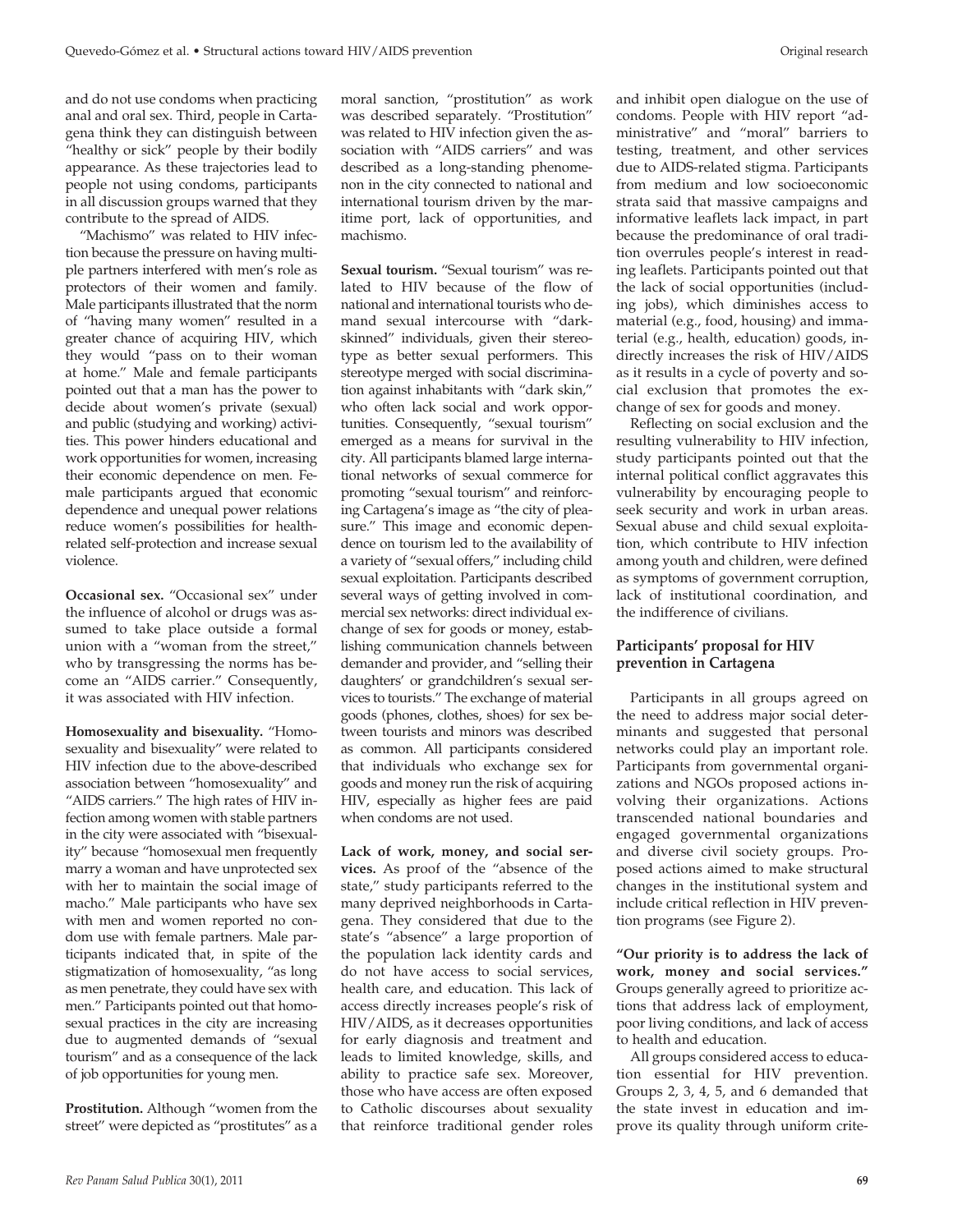### **FIGURE 2. Participants' proposal for HIV prevention in Cartagena, Colombia, 2009**



ria for schools. To reduce inequalities, foundations and NGOs proposed to offer school opportunities for people who lack access to public education.

All groups stressed the need for more job opportunities for men, women, and youth**.** A partnership to increase work opportunities was proposed by governmental institutions and civil society organizations to train unemployed citizens in agriculture, tourism, environmental conservation, and handicrafts. Such training, they expected, would enhance people's employability in local companies and help create small-scale business. According to group leaders, this is a sustainable coalition for income-generating projects since partners hold complementary levels of political and economic power. Additionally, all groups suggested that all employers should apply equity-oriented employment policies and requested government supervision in applying equal job policies.

All groups highlighted the need to improve living conditions by decreasing corruption and increasing local government investment in public services such as a clean water supply and sewage system. Group 2 proposed improving living conditions through established networks. "We cannot wait until the government provides us with water; we have to go on with the community project to bring water from the nearest neighborhood. Yes, that is true; we also have to continue with our home care for sick and elderly people."

All groups proposed prioritizing the enhancement of "access to health services for all people." Except for governmental representatives, all groups suggested that health insurance companies be requested to comply with current regulations and proposed increasing citizens' supervision over state and insurance company actions. In addition, NGOs, CBOs, and laypeople proposed informing others about the health care system and about citizens' rights and obligations. All groups requested that heath care providers address bureaucratic barriers and AIDS-related discrimination.

All groups except governmental representatives requested that the state provide access to sex education for all inhabitants. All groups claimed that sex education should be grounded on values of mutual respect, gender equity, and sexual and reproductive rights. Governmental officials proposed a coordinated effort between health and education officers to improve sex education in primary and secondary schooling following the National Sex Education Guidelines and the principles of the Healthy School Strategy.

Groups 2, 3, 4, 5, and 6 proposed citizen supervision of the state's performance in a mutual collaboration among civil society organizations. The areas of supervision are provision of health services by the state and health insurance companies, with strict monitoring of antiretroviral medication smuggling; state coverage of health and education; improvement of sex education in schools; and protection of women's rights. These groups expressed that, if necessary, they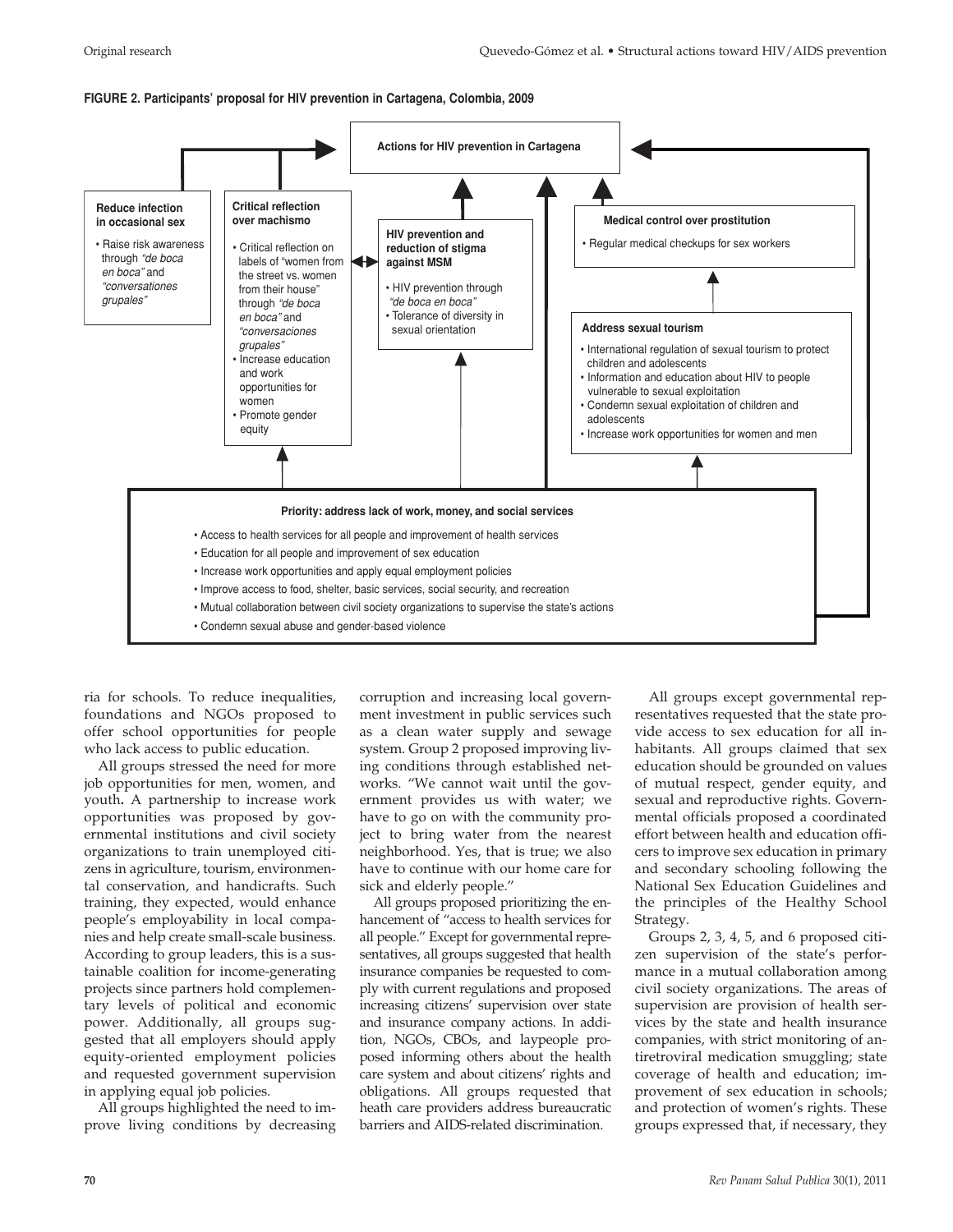would use the *tutela* (writ for the protection of constitutional rights) to help people obtain health and education services. These groups requested governmental institutions to condemn sexual abuse and gender-based violence and to permit greater involvement of citizens in constructing public policy.

To "address sexual tourism," all groups indicated the need for national and international regulations to control the marketing and sales of "sexual tourism packages" involving minors. They emphasized the need to increase penalties for child sexual exploitation and abuse. Governmental representatives argued that the fight against "child sexual exploitation" should transcend national boundaries. "We are aware that more efforts are necessary, especially in condemning traders and tourists; however, we need support from the international community. They also have to assume their responsibility."

**"Include critical reflection in HIV prevention."** All groups expressed the need to extend preventive programs to all inhabitants, to reestablish medical checkups for sex workers, and to provide free condoms. They also proposed that existing programs be adjusted to encourage critical reflection on AIDS, body, sexual roles, and a false sense of security. They suggested two preventive strategies that would suit Cartagena's oral tradition:

- (1) *"Conversaciones grupales"*: This strategy involves informal conversations in small groups about questions triggered by a videotaped or a face-to-face testimony on the life history of a person LWH. Social scientists and activists in the Spanishspeaking community refer to it as *conversatorios*.
- (2) *"De boca en boca"*: this strategy refers to the well-known practice of "gossip" and involves participants discussing "confidential" issues that require advice.

All groups proposed promoting critical reflection on social determinants underlying the risk of HIV through "*conversaciones grupales*" and "*de boca en boca*" to address preventive strategies that give a false sense of security, such as looking at women's and men's bodies to distinguish between the healthy and the sick and the distinction between "women from the street and women from their

According to participants, critical reflection initiated during "*conversaciones grupales*" or "*de boca en boca*" could reduce the effects of "occasional sex" by raising risk awareness and could reduce stigma about homosexuality. The assumed link between homosexuality, "AIDS carriers," and the "avoidance of penetration" could be tackled through "*conversaciones grupales*." MSM explained that self-identification as "*macho*" reduces HIV risk awareness of MSM and inhibits condom use. They proposed "*de boca en boca*" to address this problem:

#### Group 6:

Participant 1: "We need to talk directly to the men we are having sex with."

Participant 2: "Yes, tell all men we know that machos also get AIDS and that we all need to use condoms."

Participant 4: "Yes, to men that we happen to meet on 'Facebook,' 'Messenger,' 'el pasapasa,' and in the disco."

Participant 5: "We could spread the information *de boca en boca* as the gossip goes around in the morning program of the local radio station. The radio program that keeps everyone in Cartagena up to date with the latest gossip."

All voices at once: "Yes! That is a fantastic idea!"

Participant 5: "Let's try to get an appointment with the directors of the radio station."

Female participants emphasized the need for critical reflection on the notion of "women from their house" to improve risk awareness among women who identify with this concept. They also considered that promoting gender equity in private and public spheres (including educational and work opportunities) is necessary to reduce the impact of machismo.

#### **DISCUSSION**

Approaches that integrate people's understanding of their social reality are important to reveal the social determinants of HIV/AIDS and to improve social responses to the epidemic. The local scientific diagram and the proposed actions derived from it convey that the multiple interconnections of the sociocultural dynamics of HIV/AIDS in the city are a complex historic process that

requires structural changes. Such a collaborative analysis is in line with other studies on class and gender inequalities as main social determinants of HIV/ AIDS (23–26) and highlights the interactions between local constructions of labor, sexuality, body, gender roles, state performance, and the sex tourism industry. Such a complex framework to understand HIV infection argues against previous studies in Latin America (8) that separate HIV-related factors into individual and collective domains. Furthermore, it shows the limitations of individual behavioral approaches to understand and deal with HIV infection not only in Cartagena (13) but also in Colombia (12)—that leave aside structural factors such as the deficient performance of the state, the economic power of the sex tourism industry, and the appalling social inequalities in the city (27). According to participants, these factors result in limited access to health, education, and other services.

Prioritizing structural actions that aim to reduce social inequities in order to prevent HIV infection has been recommended in the health promotion literature (28, 29) and in previous studies in Colombia (5, 6, 30). However, our results illustrate that, through collective analysis, promising bottom-up proposals for HIV prevention are feasible and sustainable given that they consider local networks and key stakeholders.

## **LIMITATIONS**

The fact that researchers relied on insights from critical anthropology and sociology in their analysis influenced the structure and concepts of the preliminary diagram. However, group discussions in the second fieldwork were introduced by retrieving initial data on the social determination of HIV infection from participants in the focus groups, which led to diagrams similar to those of the researchers. Yet, issues of biased interpretation remain. Religion, for example, though identified as a barrier during the first fieldwork, was hardly given attention during the group discussions, perhaps because discussion leaders were emphasizing other topics. However, despite the lack of action on religious barriers, we believe the methodologic thoroughness we applied significantly reduced potential threats to the validity of our interpretations and analyses.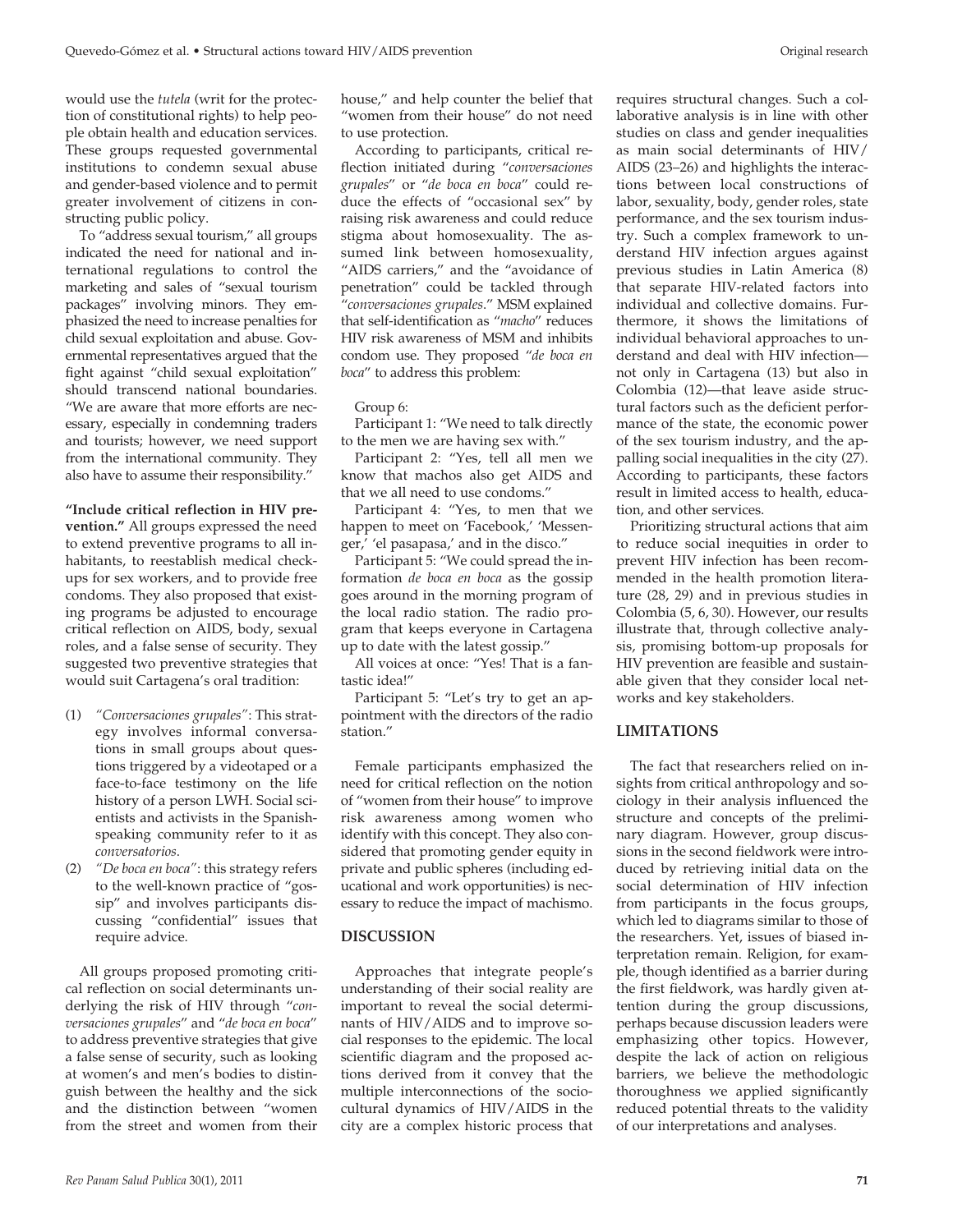Reaching a balance between participants and researchers is not an easy task. It was necessary to emphasize the high value of participants' voices over scientific voices to reach equal dialogue and to obtain the desired richness of information and conceptual analysis. The question remains, however, whether real bottom-up constructions materialize when conceptual exercises are "facilitated" by researchers, who are more familiar with this kind of abstraction of social reality. Even though we are seeing some progress in the way people are involved in initiating structural actions, the framework of the social determination of illness brings forward the powerful forces and players that need to be confronted.

## **Conclusion**

Social determinants of HIV in Cartagena relate to historic power forces that have shaped vulnerable scenarios around sexuality, gender, education, and labor. This research showed that a collective analysis can lead to a conceptual framework that makes the complex scenario of the social determination of HIV understandable and manageable. This conceptual framework connects local inequalities with international flows of power, such as international tourism, and makes evident the strengths and limitations of current approaches to HIV prevention. Communities need to be included as equal partners in producing knowledge and action in HIV/AIDS research projects

in the country, region, and worldwide and in other health-related concerns associated with complex social processes.

**Acknowledgments.** The first author was funded by a doctoral grant from the Netherlands Organization for International Cooperation in Higher Education and was partially supported by a research grant from Colombia under a temporary contract with Los Andes University. The authors are grateful to all participants who by sharing their knowledge and experience made this research possible. The authors thank Fundación Amigos Positivos for its hospitality and continuous collaboration and Jennifer Coelho and David Townend for their editorial work.

#### **REFERENCES**

- 1. UNAIDS. AIDS epidemic update. Geneva: UNAIDS; 2008.
- 2. Ministerio de la Protección Social C. Casos notificados de VIH/sida/muertes. Distribución anual. Bogotá: Observatorio Nacional en VIH/SIDA; 7 May 2009.
- 3. García R, Luque R, McDouall J, Moreno L. Infección por VIH y SIDA en Colombia. Estado del Arte 2000–2005. Bogotá: Programa Conjunto de las Naciones Unidas para el VIH/SIDA (ONUSIDA), Grupo Temático para Colombia y Ministerio de la Protección Social de Colombia; 2006.
- 4. Departamento Administrativo de Salud del Distrito de Cartagena. Perfil epidemiológico 2008. Cartagena: DADIS; 2008. Pp. 42–5.
- 5. Arrivillaga M, Ross M, Useche B, Alzate ML, Correa D. Social position, gender role and adherence to treatment among Colombian women with HIV/AIDS: social determinants of health approach. Rev Panam Salud Publica. 2009;26(6):502–10.
- 6. Viveros M, Abadía CE, Facundo A, Pinilla MY, Fiesco J, Parra I, et al. Factores de vulnerabilidad a la infección por VIH en mujeres. Bogotá: Facultad de Ciencias Humanas, Universidad Nacional de Colombia; 2008.
- 7. Farmer P. Pathologies of power: health, human rights, and the new war on the poor. Berkeley: University of California Press; 2003.
- 8. Ayres JR, Paiva V, França I, Gravato N, Lacerda R, Negra MD, et al. Multisectorial responses to HIV: vulnerability, human rights, and comprehensive health care needs of young people living with HIV/AIDS. Am J Public Health. 2006;96(6):1001–6.
- 9. Schoepf B. International AIDS research in anthropology: taking a critical perspective on the crisis. Ann Rev Anthropol. 2001;30: 355–61.
- 10. Breilh J. Hacia una construcción salud emancipadora del derecho a la salud. Programa

Andino de Derechos Humanos. Quito, Ecuador: Universidad Andina Simón Bolívar, Sede Ecuador; 2009.

- 11. American Public Health Association. Am J Public Health. 2003;93(12).
- 12. Ministerio de la Protección Social C. Plan Nacional de Respuesta al VIH 2008–2011. Bogotá, Colombia: Ministerio de la Protección Social y ONUSIDA, Colombia; 2008.
- 13. Suárez R, Niño N, Sepúlveda R, Vesga JF. HIV risk perception and condom use in the socio-cultural context of Cartagena, Colombia. Anthropol Health J. 2008;1:16–21.
- 14. Vos R, Houtepen R, Horstman K. Evidence based medicine and power shifts in health care systems. Health Care Anal. 2002;10: 319–28.
- 15. Almeida N, Silva J. La crisis de la salud pública y el movimiento de la salud colectiva en Latinoamerica. Cuad Med Soc. 1999;75: 5–30.
- 16. Baum F, MacDougall C, Smith D. Participatory action research. J Epidemiol Community Health. 2006;60:854–7.
- 17. Lassiter LE. Collaborative ethnography and public anthropology. Curr Anthropol. 2005; 46(1):83–106.
- 18. Waitzkin H, Iriart C, Estrada A, Lamadrid S. Social medicine then and now: lessons from Latin America. Am J Public Health. 2001; 91(10):1592–601.
- 19. Richards L, Morse JM. Qualitative methods. Thousand Oaks, CA: Sage Publications; 2007.
- 20. Denzin NK, Lincoln YS. Handbook of qualitative research, 2nd ed. Thousand Oaks, CA: Sage Publications; 2000.
- 21. Maxwell JA. Qualitative research design: an interactive approach. Thousand Oaks, CA: Sage Publications; 1996.
- 22. Polit DF, Beck CT. Nursing research. Principles and methods. 7th ed. London: Lippincott Williams & Wilkins; 2004.
- 23. Kammerer C, Hutheesing O, Maneeprasert R, Symonds P. Vulnerability to HIV infection among three hill tribes in northern Thailand. In: Ten Brummelhuis H, ed. Culture and sexual risk: anthropological perspectives on AIDS. London: Routledge; 2003. Pp. 53–75.
- 24. Susser II. AIDS, sex, and culture: global politics and survival in southern Africa. Malden, MA: Wiley-Blackwell; 2009.
- 25. Thornton RJ. Unimagined communities: sex, networks, and AIDS in Uganda and South Africa. Berkeley, CA: University of California Press; 2008.
- 26. Padilla M. Caribbean pleasure industry: tourism, sexuality and AIDS in the Dominican Republic. Chicago: University of Chicago Press; 2007.
- 27. Serrano N. Cuando el territorio no es el mismo. Estudio comparativo de los impactos psicosociales y culturales del desplazamiento forzado en asentamientos de Quibdó, Tumaco y Cartagena. Bogotá: Corporación Puerta Abierta; 2007.
- 28. Piot P, Bartos M, Larson H, Zewdie D, Mane P. Coming to terms with complexity: a call to action for HIV prevention. Lancet. 2008;372: 845–59.
- 29. Gupta GR, Parkhurst JO, Ogden J, Aggleton P, Mahal A. Structural approaches to HIV prevention. Lancet. 2008;372:764–75.
- 30. Abadía CE, Oviedo DG. Bureaucratic itineraries in Colombia. A theoretical and methodological tool to assess managed-care health care systems. Soc Sci Med. 2009;68:1153–60.

Manuscript received on 1 October 2010. Revised version accepted for publication on 17 April 2011.